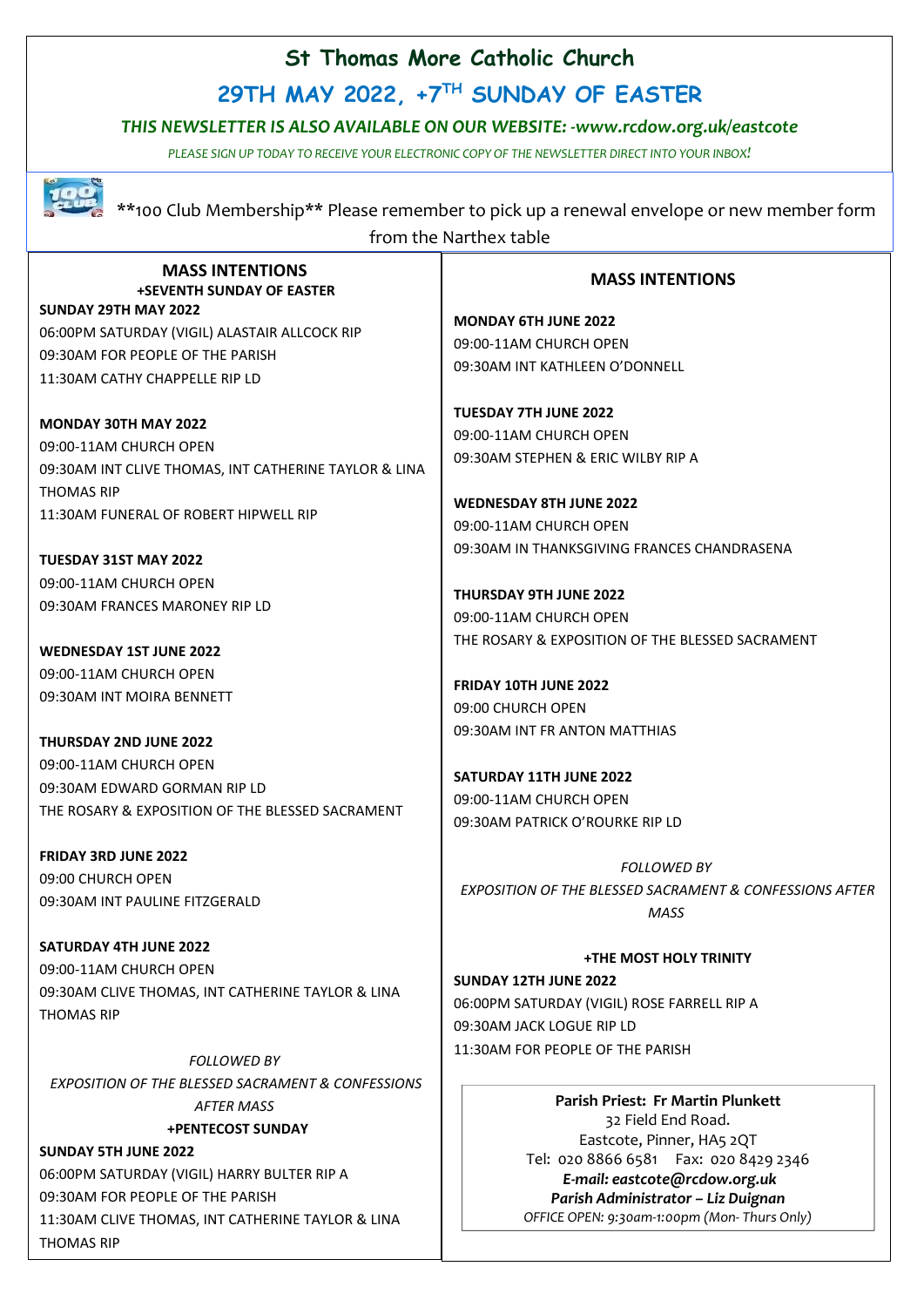

### SUNDAY 29TH MAY + 7<sup>th</sup> SUNDAY OF EASTER

Dear Parishioners,

#### Veni Creator Spiritus

As we now approach the conclusion of our Eastertide celebrations we find ourselves preparing to receive once again the gift of God's Holy Spirit. We pray with all the Church 'Veni Creator Spiritus', Come Creator Spirit. This week we have celebrated Our Lord's Ascension into heaven where he has taken our humanity before us and gone to prepare a place for us. Now we wait and pray for the Holy Spirit, whom we will remember especially at the feast of Pentecost. It is through the holy Spirit that we can now come into a relationship with God. The Holy Spirit is given to us in all the sacraments. The Holy Spirit comes to dwell within us from our Baptism: when we become a temple of the Holy Spirit. The Holy Spirit leads us into all truth. Through the Spirit we can say in faith "Jesus is Lord." Through the Holy Spirit we come to know ourselves as beloved children, adopted by the Father, through all that Jesus has accomplished for us. When we come together at Holy Mass, it is by the Holy Spirit that we gather as the Risen Body of Christ in the Church. Here especially, the Holy Spirit draws us into a holy communion with God, to receive his grace and mercy, and to be fed with the Bread of Life, Jesus our Saviour and Redeemer. So at this time when we join our nation in celebrating the long reign of our Queen Elizabeth, we can also see that her monarchy is a sign of the benevolent reign of God over all his creation. We pray for blessings on our Queen and for ourselves as we are renewed by God's Holy Spirit at this time. Veni Creator Spiritus.

God bless you

 *Fr Martin*

**Parish Online Survey** - **What sort of parish would you like? How can we grow and develop together as a community? What more would you like to see in the parish? What can you personally offer to the parish?** Following our parish consultation sessions recently as part of the preparation for the Synod of Bishops in 2023, we have produced an online survey which we are asking all parishioners to complete. Please see the link that follows and fill out the survey as soon as you can (**by June 15 th at the latest).** Here is your chance to have your say! <https://forms.gle/u2aVPgWm79WUN1367>

**Churches Together Eastcote** will be holding a service *Pause for Hope,* **Sunday 12th June** at **4pm** for all whose lives that have been affected by cancer. Service to be held at Eastcote Methodist Church, Pamela Gardens HA5 2QU. Please pick up a leaflet from the entrance table for further information.

**Eucharistic Octave:** The Diocesan Shrine of the Blessed Sacrament, Corpus Christi, Maiden Lane in Covent Garden will be hosting a Eucharistic Octave from **11th to 19th June.** This has been organised by several London parishes to celebrate our Eucharistic Lord in the lead up to the Solemnity of Corpus Christi. Full details can be found at www.catholiclondon.org or please see poster in the Narthex notice board.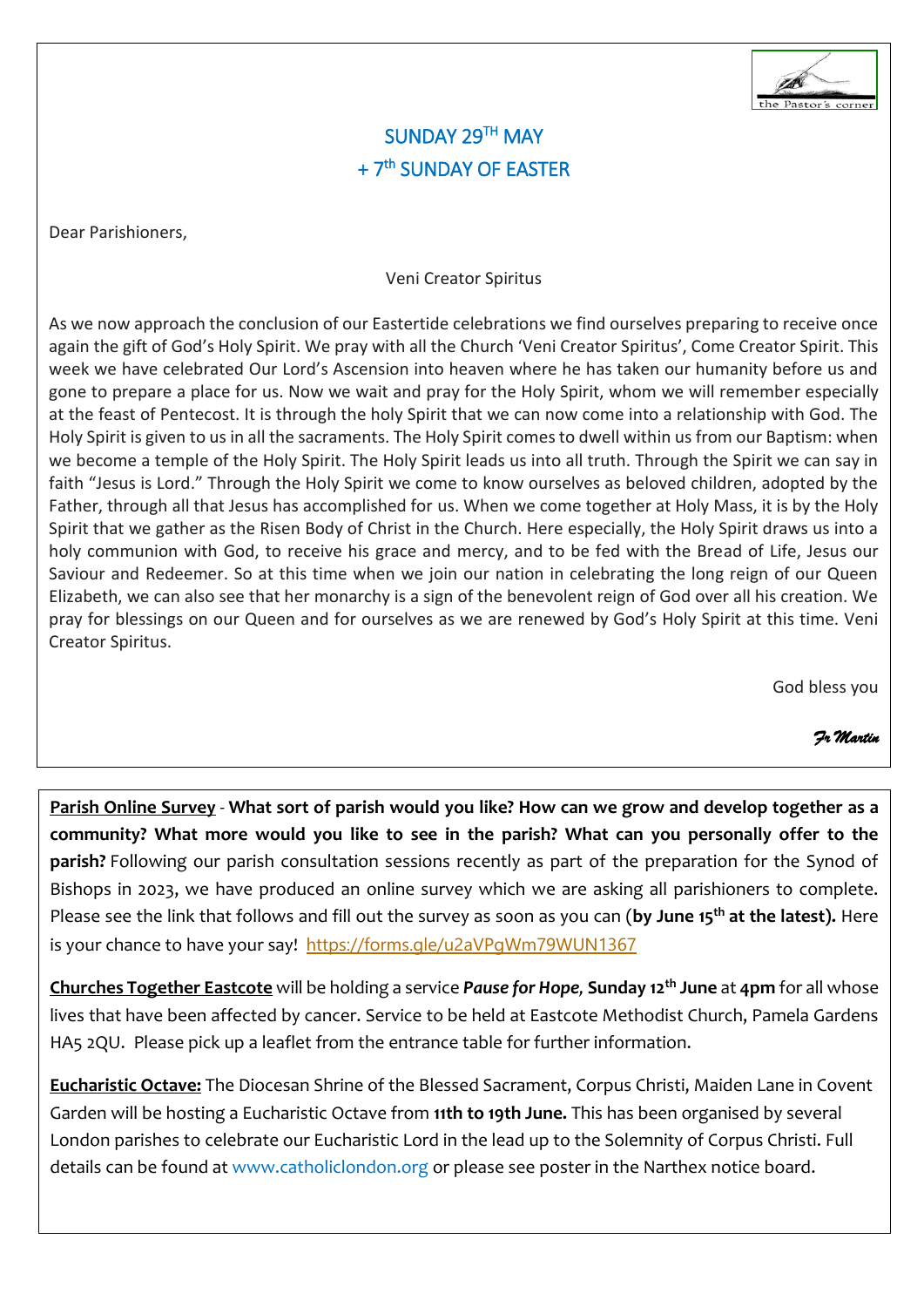**Please remember our sick parishioners in your prayers**: Moira Bennett, Clive Thomas, Phyllis O'Brien, Madeleine Horsburgh, Fr Duncan Adamson, James Bradley, Eileen Ferris, Katie Murchan, Pedro Johns, Paula Wazny, Daisy Cunningham, Bianca Malheiros-Fauz, Kundan Singhoraya, Sarah Dunning, Peggy McMahon and Dolores Walsh; for Kitty Goldie and those in our local nursing homes especially Sarah Joyce. For our housebound parishioners, especially Katie Loftus & Norma Kolakowska*. Please let us know if you wish to add or remove any names on the sick list.*

**For those who have died recently**: Helen Golden, Edward (Ed) Gorman and Robert Hipwell.

**For those whose Anniversaries occur around this time**: Mary Elizabeth Walsh, John Carey, Fransisco Fernandez. Pradeep Wickremasinghe, Camilus Fernando & Renee Blanshard.

**Children's Liturgy:** We learn about a special event this week in the life of Jesus, called the Ascension> Ginger and Polar are attending today as helpers. Bertie also makes a guest appearance at the end and has some exciting news and no, for once it is not about his fish and chips. https://youtu.be/otMXo8Rsoi4

**Jumble Sale:** Thank you to everyone that came along and contributed to the jumble sale last weekend. The Parish raised £100.15!!

**Volunteers required Sunday Coffee Morning**: If you would like to help with serving tea/coffee after 09:30am Mass on Sunday mornings on a rota basis, please contact Anna Ellul on 07715 202289 or email [annaellul@live.co.uk.](mailto:annaellul@live.co.uk)

**Save the Date**: St Thomas More Feast day Parish Event **Sunday 26th June 2022**. More info to follow soon.

**Catholic Listeners Telephone Helpline** Catholic Listeners is a new confidential listening helpline, set up for those who are returning to the faith. The number is 0800 448 0704. This service is based on the Landings ethos of compassionate listening. Although not a counselling service, they have a professional team trained on signposting to other services and agencies. They aim to help those in need of a safe space to talk. For further information please contact Ade at C**atholiclisteners@gmail.com**

The **LIFE ASCENDING** group meet on **Wednesday 1 ST June** at 2.30pm in the Library. Their welcome extends to all Christians in their middle to later years. Please do come along.

**St Vincent De Paul Society**-Please join them after the 9.30am Mass in the Anglim room on **Sunday 5 th June 2022.**

**Hillingdon Food Bank:** Thank you for your generous food donations this month. We have a request of the following items in which the food bank is particularly in need of: Jams/Peanut Butter/Honey, Tinned fruit/vegetables, Tinned Spaghetti and Cleaning/Laundry Supplies.

**Parish Office** will be closed from Monday 30<sup>th</sup> May to Monday 6<sup>th</sup> June 2022. If you have an urgent matter please contact Fr Martin on 0208 866 6581. The next Parish newsletter will be sent on weekend of  $12^{th}$  June 2022.